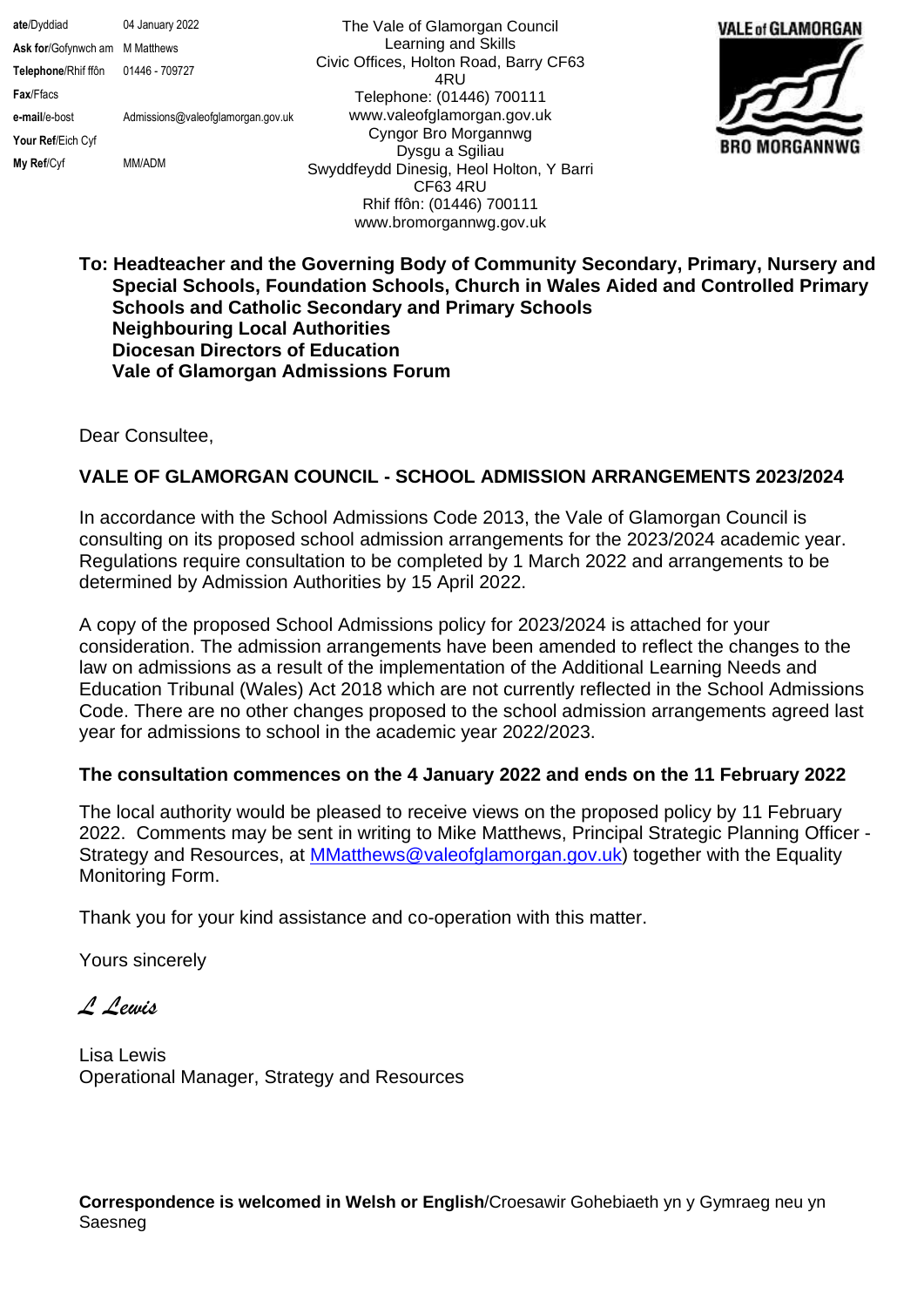## **Vale of Glamorgan Equality Monitoring Form**

| <b>Gender and Gender Identity</b>                                                  |                                                                            |  |  |  |  |  |  |
|------------------------------------------------------------------------------------|----------------------------------------------------------------------------|--|--|--|--|--|--|
| What is your gender?                                                               | Female<br>П.                                                               |  |  |  |  |  |  |
| At birth were you described as?                                                    | Male<br>$\Box$<br>Female<br>$\Box$                                         |  |  |  |  |  |  |
|                                                                                    | Male<br>□                                                                  |  |  |  |  |  |  |
|                                                                                    | Intersex<br>□<br>Prefer not to say<br>$\Box$                               |  |  |  |  |  |  |
| <b>Disability</b>                                                                  |                                                                            |  |  |  |  |  |  |
| Are your day-to-day activities limited<br>because of a physical or mental health   | $\Box$ Yes - limited a lot<br>Yes - limited a little<br>□                  |  |  |  |  |  |  |
| condition, illness or disability which has                                         | <b>No</b><br>$\Box$                                                        |  |  |  |  |  |  |
| lasted, or is expected to last, 12 months or<br>more?                              | $\Box$ Prefer not to say                                                   |  |  |  |  |  |  |
| Age                                                                                |                                                                            |  |  |  |  |  |  |
| What is your date of birth?                                                        |                                                                            |  |  |  |  |  |  |
| <b>National Identity</b>                                                           |                                                                            |  |  |  |  |  |  |
| National Identity - how would you describe your national identity?                 |                                                                            |  |  |  |  |  |  |
| Welsh<br>$\Box$ English                                                            | Scottish<br>Northern Irish<br><b>British</b><br>$\Box$<br>$\Box$<br>$\Box$ |  |  |  |  |  |  |
| $\Box$ Other (please specify)<br>$\square$ Prefer not to say                       |                                                                            |  |  |  |  |  |  |
| <b>Ethnic Group</b>                                                                |                                                                            |  |  |  |  |  |  |
| Ethnicity – how would you describ <u>e your ethnic group?</u>                      |                                                                            |  |  |  |  |  |  |
| <b>White</b>                                                                       |                                                                            |  |  |  |  |  |  |
| Irish<br>□ Welsh/English/Scottish/Northern Irish/British<br>$\Box$                 |                                                                            |  |  |  |  |  |  |
| Gypsy or Irish Traveller<br>Any other white background (please specify):<br>$\Box$ |                                                                            |  |  |  |  |  |  |
| Mixed/multiple ethnic groups                                                       |                                                                            |  |  |  |  |  |  |
| White and Black Caribbean<br>White and Black African<br>White and Asian<br>□       |                                                                            |  |  |  |  |  |  |
| $\Box$ Any other mixed/multiple ethnic background (please specify):                |                                                                            |  |  |  |  |  |  |
| <b>Asian/Asian British</b>                                                         |                                                                            |  |  |  |  |  |  |
| Indian<br>Pakistani<br>ப                                                           | Chinese<br>Bangladeshi<br>ப<br>ப                                           |  |  |  |  |  |  |
| $\Box$ Any other Asian background (please specify):                                |                                                                            |  |  |  |  |  |  |
| <b>Black/African/Caribbean/Black British</b>                                       |                                                                            |  |  |  |  |  |  |
| African<br>Caribbean<br>ப                                                          |                                                                            |  |  |  |  |  |  |
| □ Any other Black/African/Caribbean background (please specify):                   |                                                                            |  |  |  |  |  |  |
| Other ethnic group                                                                 |                                                                            |  |  |  |  |  |  |
| $\Box$ Arab                                                                        |                                                                            |  |  |  |  |  |  |
| Any other ethnic group (please specify):                                           |                                                                            |  |  |  |  |  |  |
| $\Box$ Prefer not to say                                                           |                                                                            |  |  |  |  |  |  |

**Correspondence is welcomed in Welsh or English**/Croesawir Gohebiaeth yn y Gymraeg neu yn Saesneg